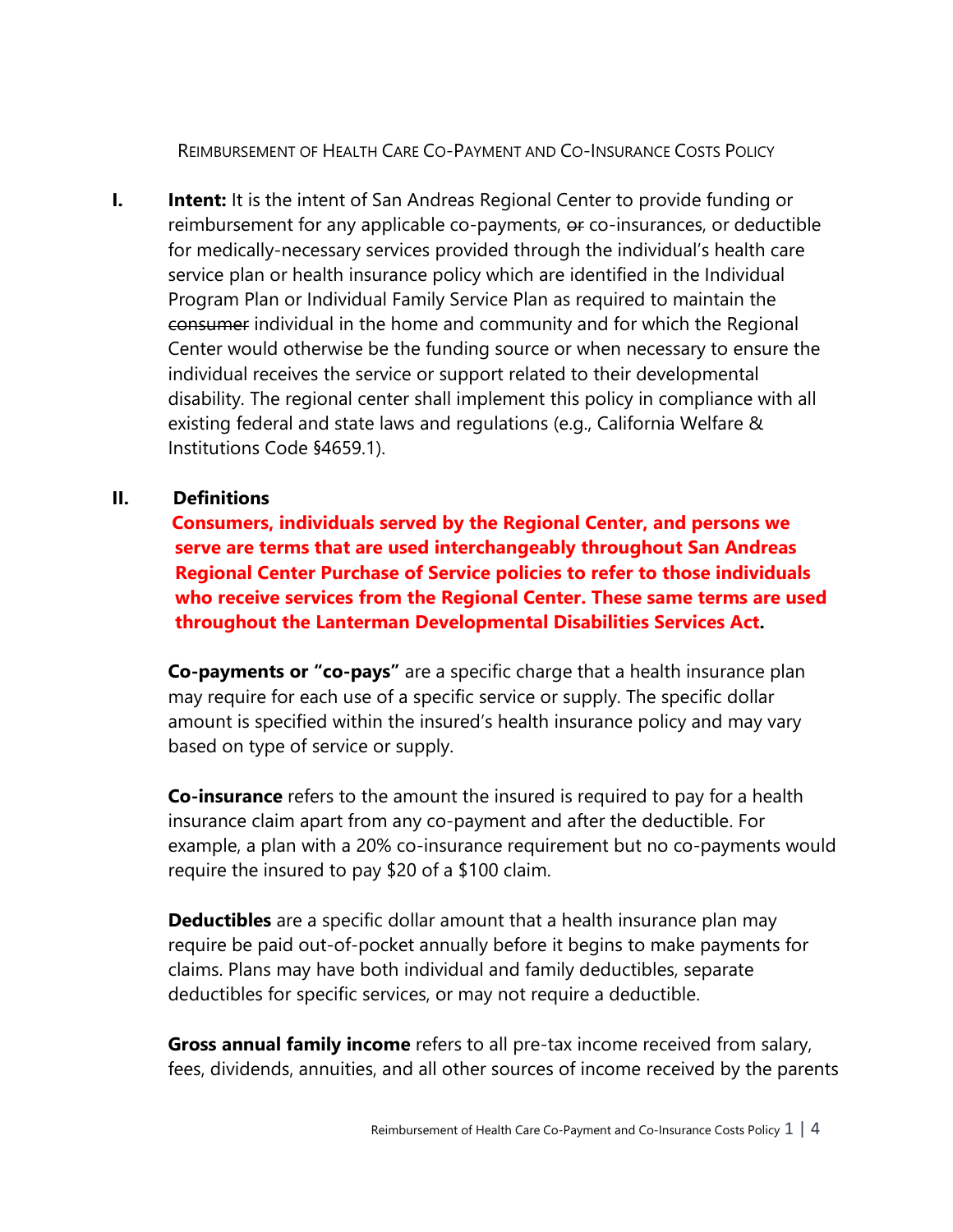or legal guardians of a minor child or an individual over the age of eighteen during the course of the calendar year.

**Health care service plan or health insurance policy** refers to a type of insurance coverage that pays for medical and surgical expenses that are incurred by the insured. Health insurance can either reimburse the insured for expenses incurred from illness or injury or pay the care provider directly. Most health insurance benefits, and terms of service are applied annually.

**Out-of-Pocket Maximum** is the health plan's limit on the insured's annual financial liability for claims and typically includes some or all amounts paid through co-pays, co-insurance, and deductibles. Health plans may set limits on the amount they will pay overall or for certain services annually or over the lifetime of the patient.

**III.** Policy: San Andreas Regional Center will advocate and assist the individual in accessing services deemed necessary in the Individual Program Plan/Individual Family Service Plan and which are available as a covered benefit through their health care service plan or health insurance policy. Services for which copayments or co-insurances may be funded are those necessary for treatment of the individual and which the Regional Center would otherwise fund but are provided as a covered benefit of the consumer's individual's health care service or health insurance plan or policy. The Regional Center will consider requests for reimbursing co-payments or co-insurances regardless of whether an individual or their responsible party has met their deductible.

**IV. Purchase of Service Standard:** The assigned San Andreas Regional Center service coordinator shall, when funding of co-payment or co-insurance is requested, determine the following:

- a. The requested payment is for a service agreed upon as necessary and appropriate under the Individual Program Plan/Individual Family Service Plan.
- b. The individual is enrolled in their own or the parent or legal guardian's health care service plan or health insurance policy.
- c. There is no other generic public or private source responsible for funding.
- d. The family or adult individual is eligible for reimbursement.

Eligibility for reimbursement of co-payment, of co-insurance, or deductible is established through evaluation of the individual's (if eighteen or older), or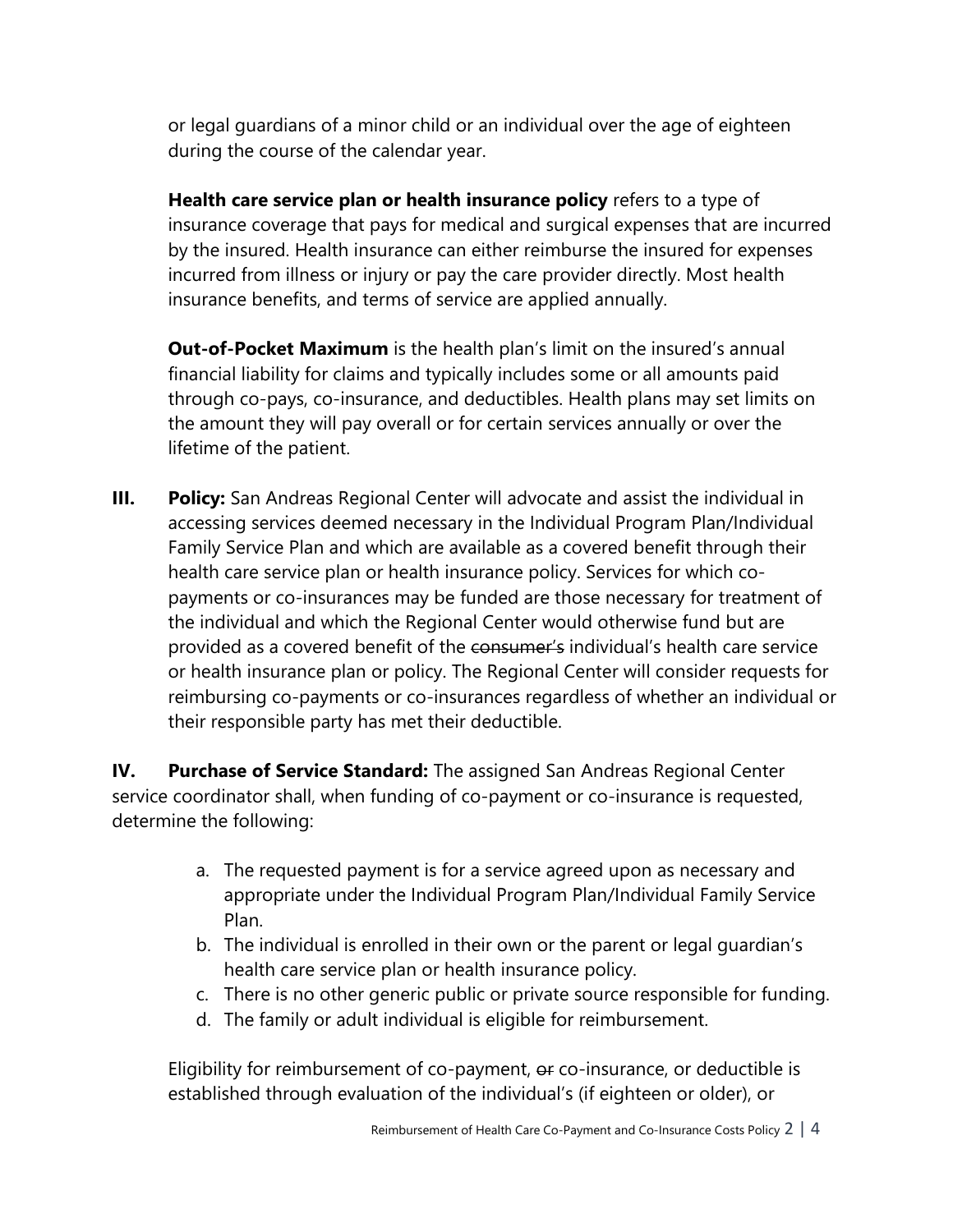individual's parents or legal guardian's (if seventeen or younger) gross annual income does not exceed 400% of the Federal Poverty Level for their federal household size. It is the responsibility of the individual, their authorized representative, or their parent or legal guardian to provide information sufficient to make a determination of eligibility. By law, when income exceeds 400% of the Federal Poverty Level, individuals are not, with certain exceptions, eligible to receive reimbursement. Individuals or families participating in the Early Start program do not need to meet income requirements.

The individual or individual's representative shall provide documentation verifying the cost of co-payment, or co-insurance, or deductible in the form of the applicable portion of the policy language, monthly explanations of benefits from the insurance or health care service plan, and invoices from the service provider. If the service provider is also a provider of the regional center and has agreed to a direct-payment service code, the co-payment or the co-insurance may be paid directly to the provider. If the service provider is not a provider of the regional center, the individual or individual's family must register as a parentvendor, provide proofs of payment, and will receive reimbursement through a purchase of service.

The individual or individual's representative will provide the service provider's service plans and progress reports to the regional center or will provide consent for the regional center to obtain the service plan and progress reports directly from the provider. The regional center will review these reports no less than semi-annually in order to determine the continued appropriate and cost-effective use of the service.

**V. Exception Process**: For individuals or families with an annual gross family income above 400% of the Federal Poverty Level, an exception may be granted if: an extraordinary event impacts the ability to pay, a temporary catastrophic event presents direct economic loss, or the family or adult individual has significant unreimbursed medical costs related to the care of the individual or another regional center individual; and that the service or support is necessary to successfully maintain the individual at home or in the least-restrictive setting.

The executive director has full discretion to authorize service purchases which are exceptions to the board-adopted purchase of service policies and standards. The Executive Director has designated that the Director and Associate Directors of Consumer Services are authorized to grant an exception in the executive director's stead; these individuals are referred to as director's designees.